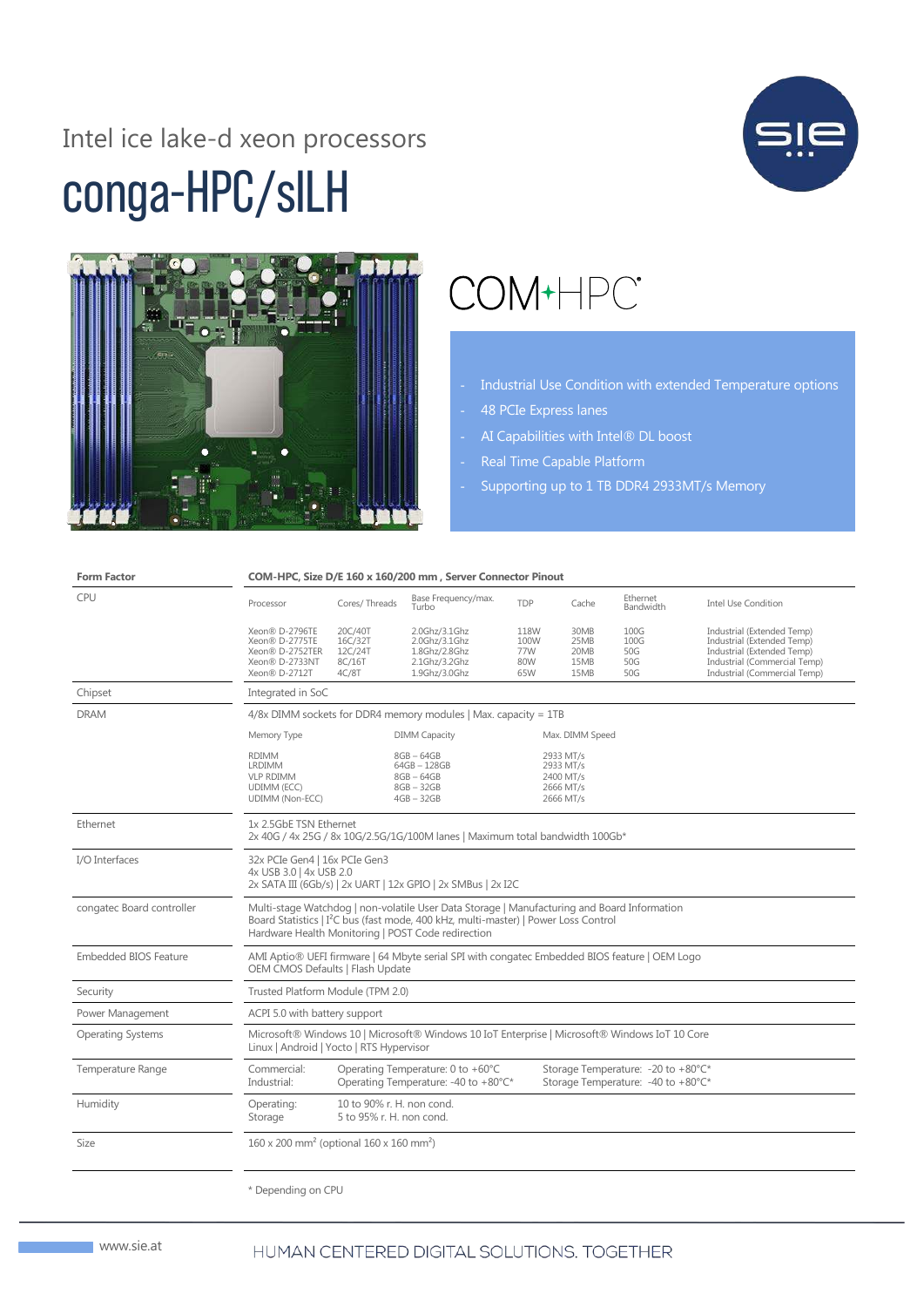### conga-HPC/sILH | Block Diagram





\* Maximum total bandwidth 100Gb\*

### conga-HPC/sILH | Bottom Side View

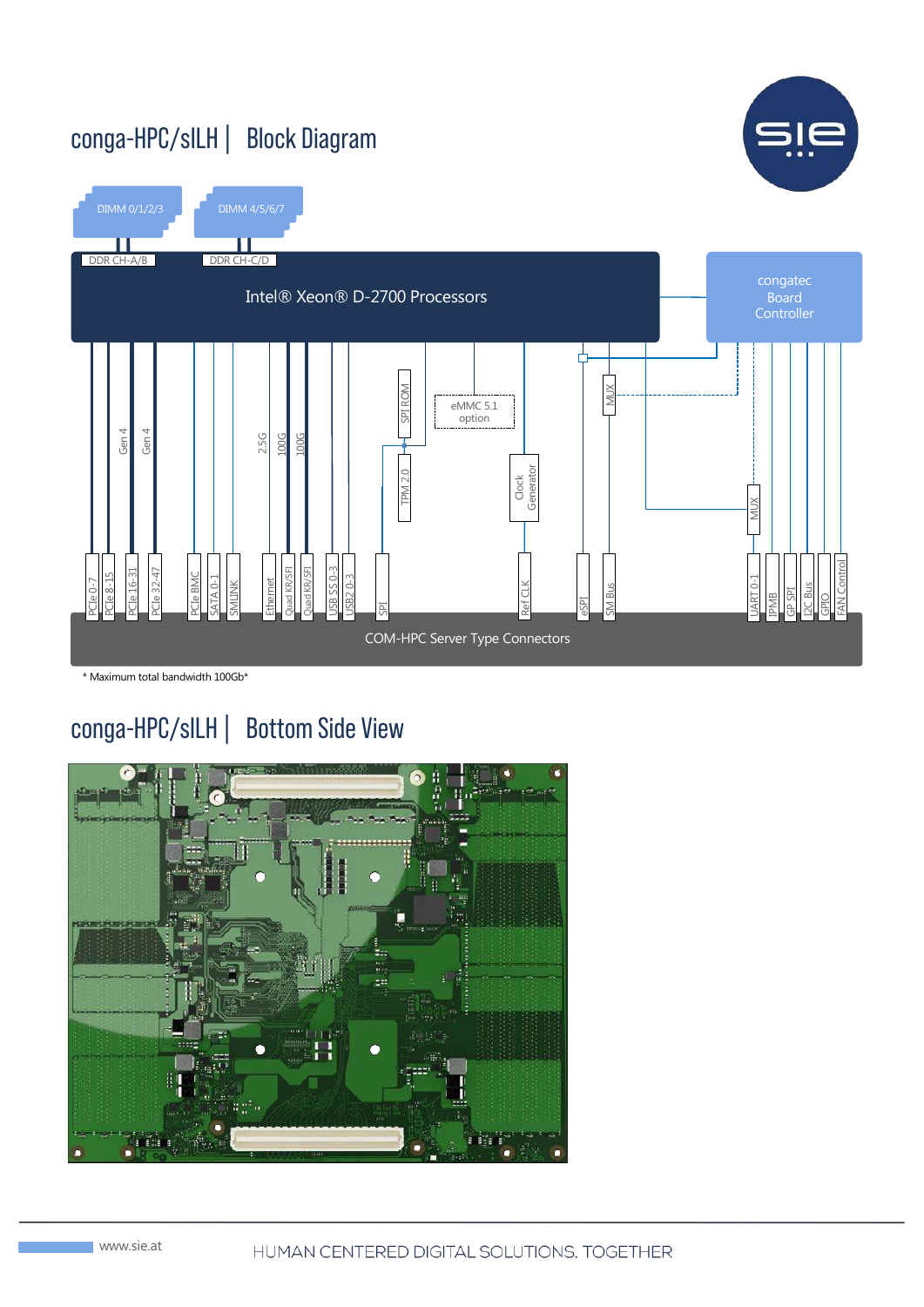## conga-HPC/sILH | Order Information



| <b>Article</b>          | PN     | <b>Description</b>                                                                                                                                                                                                        |  |
|-------------------------|--------|---------------------------------------------------------------------------------------------------------------------------------------------------------------------------------------------------------------------------|--|
| conga-HPC/sILH-D2796TE  | 050900 | COM-HPC Size E module based on Intel® Xeon® D-2796TE 20-core processor with 2.0 GHz, 30MB cache and<br>guad channel DDR4 2933 MT/s memory interface (formerly Ice Lake-D HCC). Industrial temperature range.              |  |
| conga-HPC/sILH-D2775TE  | 050901 | COM-HPC Size E module based on Intel® Xeon® D-2775TE 16-core processor with 2.0 GHz, 25MB cache and<br>quad channel DDR4 2933 MT/s memory interface (formerly Ice Lake-D HCC). Industrial temperature range.              |  |
| conga-HPC/sILH-D2752TER | 050902 | COM-HPC Size E module based on Intel® Xeon® D-2752TER 12-core processor with 1.8 GHz, 20MB cache and<br>quad channel DDR4 2666 MT/s memory interface (formerly Ice Lake-D HCC). Industrial temperature range.             |  |
| conga-HPC/sILH-D2733NT  | 050910 | COM-HPC Size E module based on Intel® Xeon® D-2733NT 8-core processor with 2.1 GHz, 15MB cache and<br>quad channel DDR4 2666 MT/s memory interface (formerly Ice Lake-D HCC). Commercial temperature range.               |  |
| conga-HPC/sILH-D2712T   | 050911 | COM-HPC Size E module based on Intel® Xeon® D-2712T 4-core processor with 1.9 GHz, 15MB cache and quad<br>channel DDR4 2666 MT/s memory interface (formerly Ice Lake-D HCC). Commercial temperature range.                |  |
| conga-HPC/sILH-CSA-HP-B | 050950 | Standard active cooling solution for COM-HPC Server modules conga-HPC/sILH with integrated heat pipes,<br>32.9mm overall cooling height and integrated 12V fan. Through hole mounting with bore hole standoffs<br>Ø2.7mm. |  |
| conga-HPC/sILH-CSA-HP-T | 050951 | Standard active cooling solution for COM-HPC Server modules conga-HPC/sILH with integrated heat pipes,<br>32.9mm overall cooling height and integrated 12V fan. Threaded mounting with threaded standoffs M2.5.           |  |
| conga-HPC/sILH-HSP-HP-B | 050952 | Standard heatspreader for COM-HPC Server modules conga-HPC/sILH with integrated heat pipes and 11mm<br>overall cooling height. Through hole mounting with bore hole standoffs Ø2.7mm.                                     |  |
| conga-HPC/sILH-HSP-HP-T | 050953 | Standard heatspreader for COM-HPC Server modules conga-HPC/sILH with integrated heat pipes and 11mm<br>overall cooling height. Threaded mounting with threaded standoffs M2.5.                                            |  |
| conga-HPC/sILH-HPA-B    | 050954 | Heat pipe Adapter for COM-HPC Server modules conga-HPC/sILH. Suitable for standard 8 mm heat pipes to<br>optimize heat distribution. Through hole mounting with bore hole standoffs Ø2.7mm.                               |  |
| conga-HPC/sILH-HPA-T    | 050955 | Heat pipe Adapter for COM-HPC Server modules conga-HPC/sILH. Suitable for standard 8 mm heat pipes to<br>optimize heat distribution. Threaded mounting with threaded standoffs M2.5.                                      |  |
| conga-HPC/EVAL-Server   | 065500 | conga-HPC/EVAL-Server                                                                                                                                                                                                     |  |